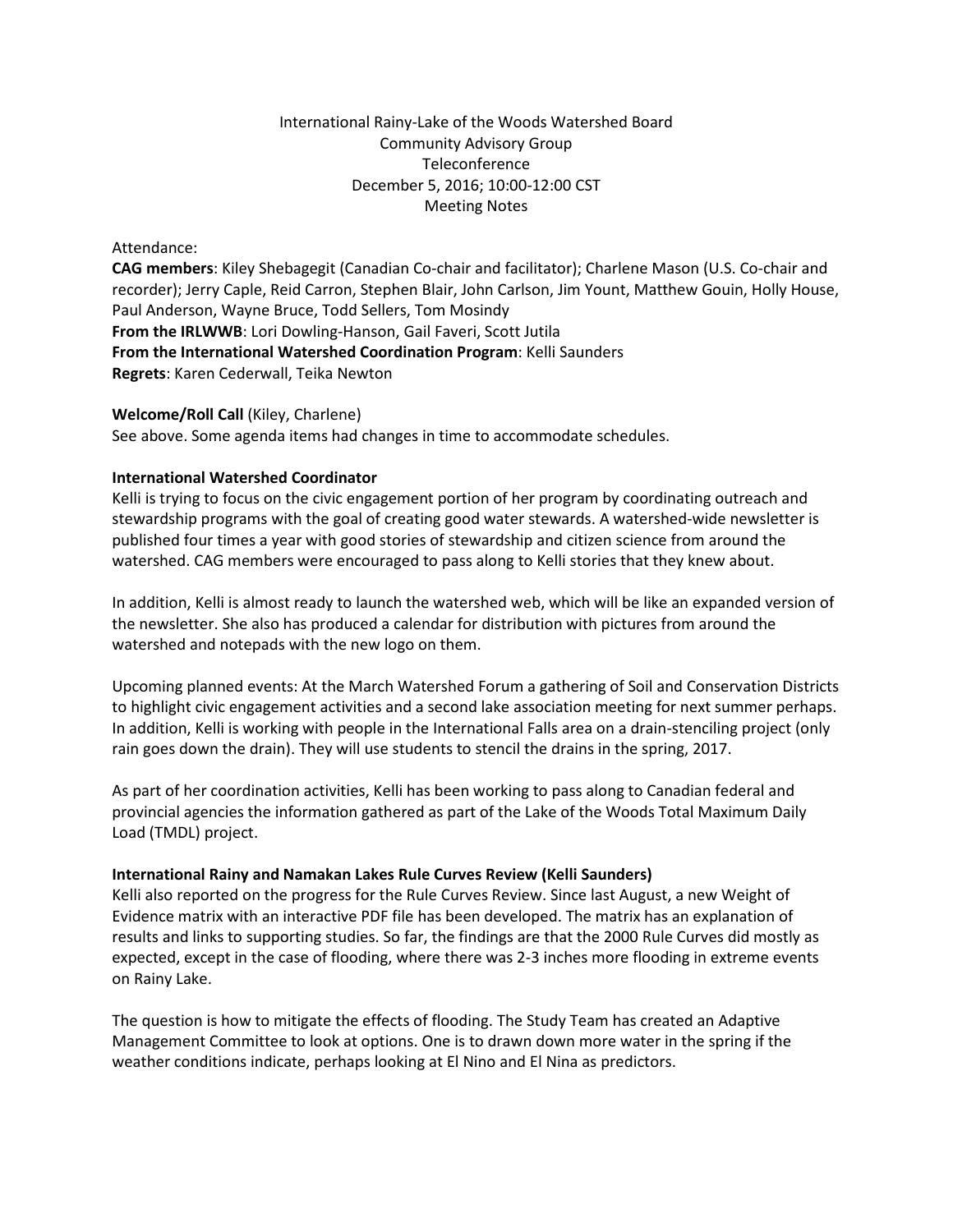There has been an emphasis on providing accurate and helpful information to the public through newsletters, fact sheets and videos explaining the outflow of water from the Rainy River and Rainy Lake. There have been meetings with First Nations, Grand Council Treaty #3, and Métis representatives. A practice decision workshop for modeling was held the first week in November.

There will be a webinar for the Public Advisory Group and the Resource Advisory Group within the next few weeks to be followed by a face-to-face meeting in February with the Study Board. They are still working out what will happen at the Watershed Forum in March. The end of May is the scheduled completion date, but the Study Team is in the process of requesting an additional month to the end of June for the completion of their work.

## **IRLWWB Aquatic Ecosystem Health Committee (Todd Sellers)**

The Aquatic Ecosystem Health Committee (AEHC) is in the process of working with the various agencies to formalize the format for the annual report. The structure has been settled and they will shortly be requesting data and existing reports for the 2015 year. The Committee has decided to change the format to repackage existing data rather than to request raw data. The focus of the annual report will be transboundary waters with comments more broadly across the entire watershed. In the future, they want reports to be ready for the IJC fall semi-annual meetings (2016 data in fall of 2017).

With regards to transboundary emergency response to spills and other incidents, the AEHC is doing a survey of agencies and their role in coordination of responses. A question was raised if sewer issues were being considered in this research.

The AEHC has also been working with the IJC's Health Professionals Advisory Board regarding a possible joint International Watersheds Initiative proposal. They met with the health professionals and the IJC staff to understand the process of joint proposals, finding that they need more involvement of the Watershed Board and a leader or champion from each Board to smooth out the process and align with each Board's priorities. The AEHC will be reviewing the current proposal, which deals with health impacts from spills, to clarify the proposal and ascertain if it is cost beneficial.

# **Updates from the IJC Semi-Annual In Ottawa, October 2016 (Charlene Mason)**

The major focus of the meeting of the Watershed Board with the IJC Commissioners was the binational science plan proposed by Environment and Climate Change Canada (ECCC). Among the items discussed were

- the lack of binational coordination in development of the plan;
- a needed identification of priority outcomes and timelines;
- an understanding of the role of the International Joint Commission and the Watershed Board;
- how the public, indigenous people, local scientists and other stakeholders will be involved; and
- what happens to the Water Quality Plan of Study.

There is a concern that the ECCC plan only focuses on Lake of the Woods and essentially only on the nutrient enrichment portion of the Water Quality Plan of Study instead of the entire basin and all of the other concerns in the Plan of Study. A virtual meeting has been set up on December 13 for both Minnesota and Canadian researchers and agency staff working in or who have worked in the basin to ensure the best outcome for Lake of the Woods.

In other news, the IJC Commissioners were apprised of the significant algal blooms on Lake of the Woods over the summer of 2016 and the AEHC presented its plan for the 2<sup>nd</sup> Aquatic Ecosystem Health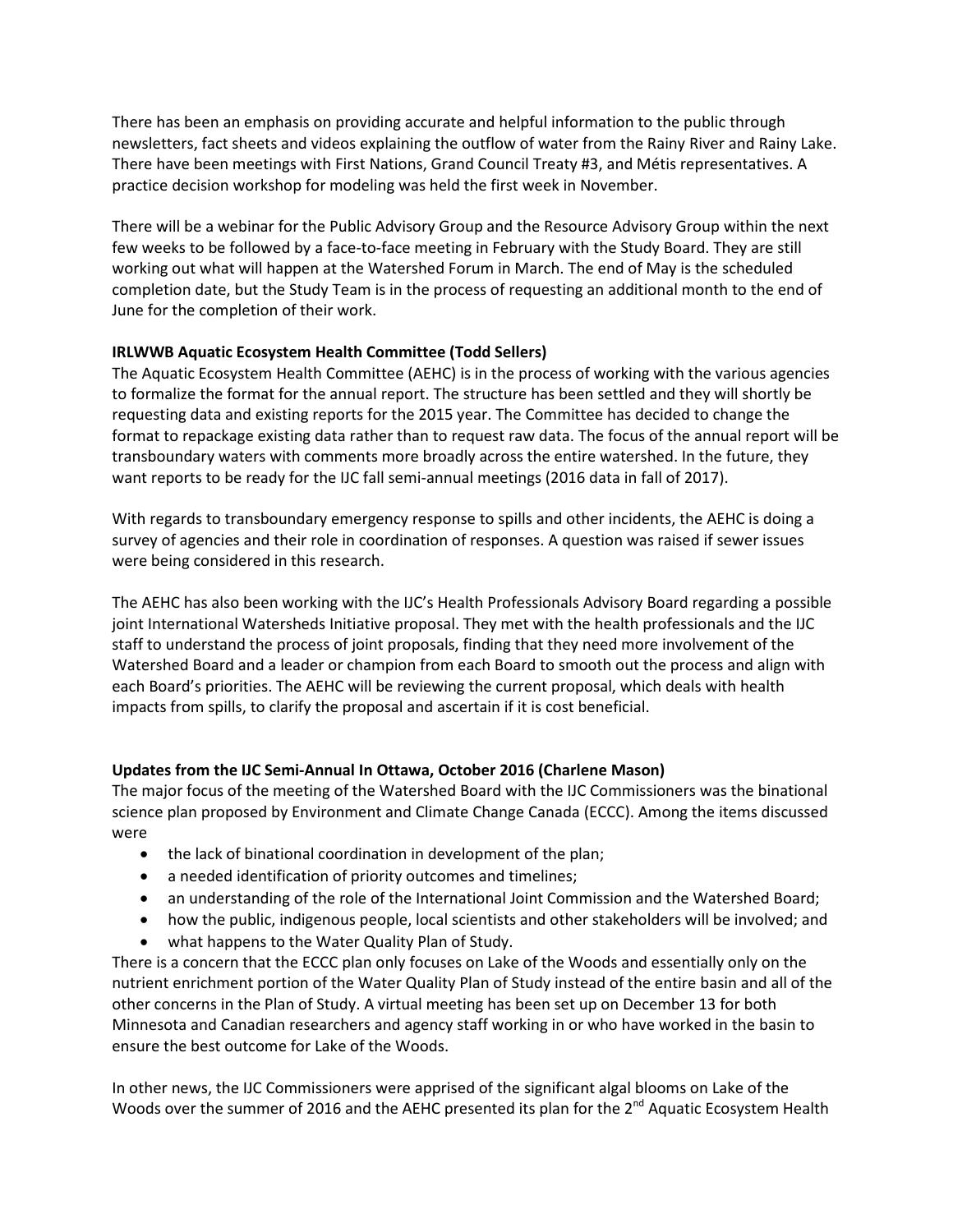Report using the 2015 data and for collecting data from federal, state and provincial agencies about transboundary coordination of response to spills and other emergencies. The Commission also said goodbye to Dereath Glance who left to accept another position. [Commissioner Glance was the Commissioner who welcomed the CAG at its first meeting.]

The United States IJC Commissioners serve at the pleasure of the President; when they are appointed, they provide resignation letters effective at the end of the appointing President's term (January 20, 2017 for the current Commissioners). The resignation letters may not be accepted at this point, depending upon the President and also the timeline for obtaining replacements. However, at least one U.S. Commissioner must remain in office in order to have a quorum to conduct business. At this point there is no information about their status after January 20.

## **Engagement Committee** (Teika Newton, Charlene Mason)

The Engagement Committee (EC) is reworking the IRLWWB web site to include a set of Frequently Asked Questions as well as short bios of Board members. There is a CAG page that needs to be fleshed out more completely. In addition, as new members are appointed to the Watershed Board, press releases are prepared and provided to local media; they are also given an orientation to the Board using EC developed materials.

Microsoft PowerPoint presentations have been developed for use by anyone who is called up or wants to provide an overview of the Watershed Board and its activities to a group. These are available for use by CAG members. Planning is also underway for engagement with First Nations (Grand Council Treaty #3), Métis, and Tribes. And the EC is considering ways to engage K-12 students about stewardship around water resources.

A question was raised about how the Engagement Committee could provide current news about algal blooms, especially early warnings. The FAQ's on the web site do cover many issues about algal blooms, but not up-dated information about when and where they are occurring. It was suggested that a link to NASA or Canadian satellite feeds, at least through open water season, might be one way of providing such information.

# **ECCC Binational Science Plan (Todd Sellers)**

ECC has been budgeted \$5.5 million over four years to develop a binational science plan for Lake of the Woods. It is anticipated that the ECCC scientists will be incorporating extensive work done by the Minnesota Pollution Control Agency (MPCA) and engaging scientists in the basin working on pertinent research. The International Multi-Agency Arrangement (IMA) Technical Advisory Committee (TAC) met with the ECCC and provided preliminary feedback on the ECCC plan and pointed out the need to avoid duplication of work. One recommendation from the TAC—that ECCC have a representative on the Lake of the Woods TDML Technical Review Committee, as Ontario already has—was accepted. The ECCC also meet with the IMA to explore ways for the ECCC plan to morph from a domestic to an international plan. All of these provide good steps recognizing engagement needs as well as improvement of projects underway.

Global Affairs Canada is working with the U.S. Department of State to articulate what the role of the IJC and the Watershed Board might or could be in a binational science plan. They hope to address some of the criticisms in the Watershed Board's letter responding to the initial August proposal. In particular, the role of ongoing assessment and accountability to the Water Quality Plan of Study objectives is under discussion.